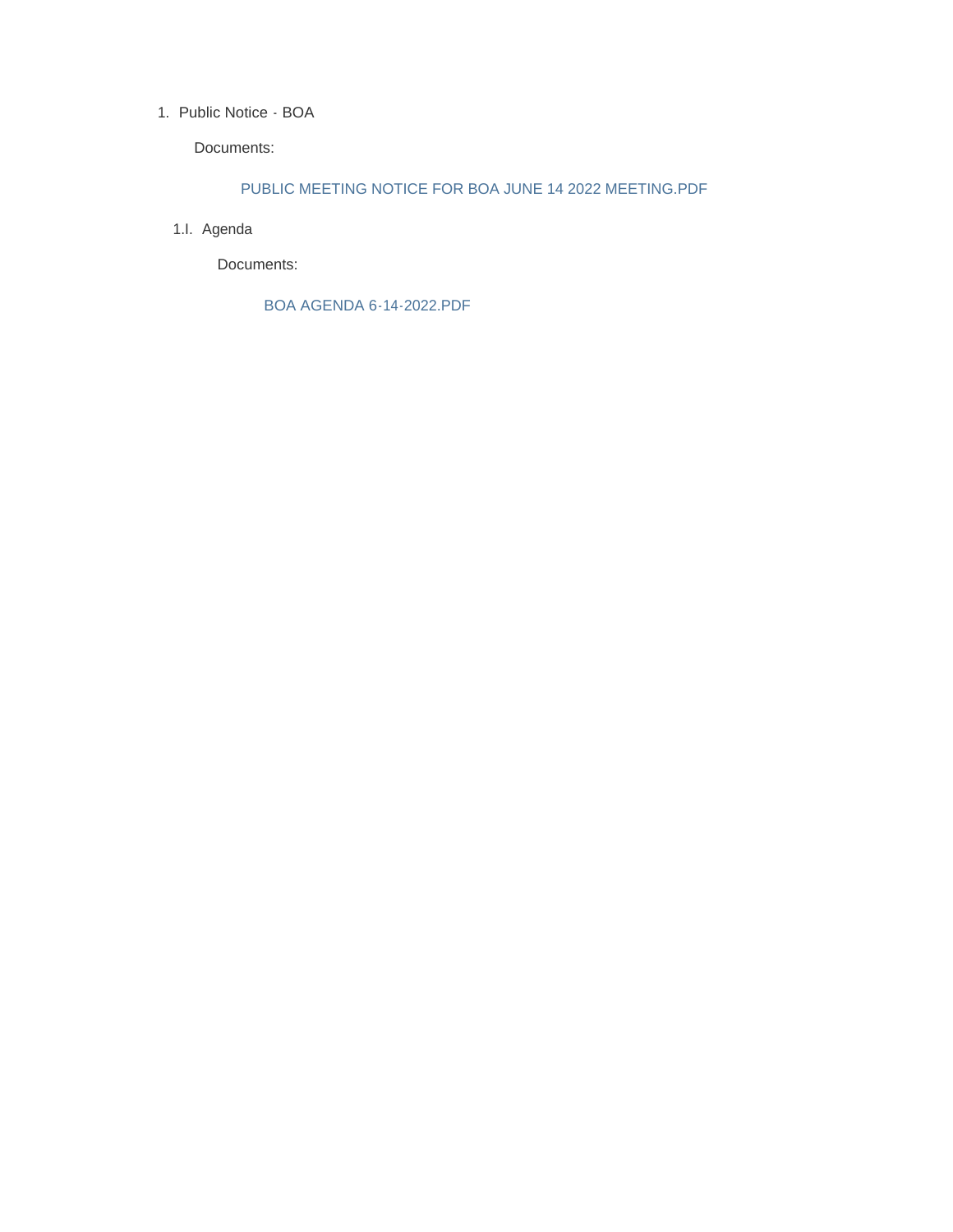## **PUBLIC NOTICE**

The Burke County Board of Adjustment will hold a Public Meeting at 6:00 PM on June 14, 2022, in the Commissioners Meeting Room/County Services Building located at 110 N. Green St. in Morganton, NC (Door E). At the meeting they will take public comment regarding the following matters:

**SUP 2022-08** (Oak Hill Fire/Rescue, Applicant) Request for a special use permit to Public Services-Satellite Fire Station at 3149 Pea Ridge Road, located at the intersection of NC 181 and Pea Ridge Road (PIN # 1776311559) of Burke County.

**SUP 2022-09** (AAH Homes LLC, Applicant) Request for a special use permit to construct and retain three (3) accessory structures totaling 3,600 square feet for personal storage use on a recently combined parcel at 1198 Airport Rhodhiss Road (PIN # 2783691056) of Burke County.

Citizens may submit written comments and/or concerns regarding these proposed items to: [bradley.kirkley@burkenc.org](mailto:bradley.kirkley@burkenc.org) OR

Burke County Community Development C/O Zoning Administrator P.O. Box 219 Morganton, NC 28680

Written comments must be received by Friday June  $10<sup>th</sup>$  at 5:00pm. Please contact Burke County Community Development at (828) 764-9036 with questions.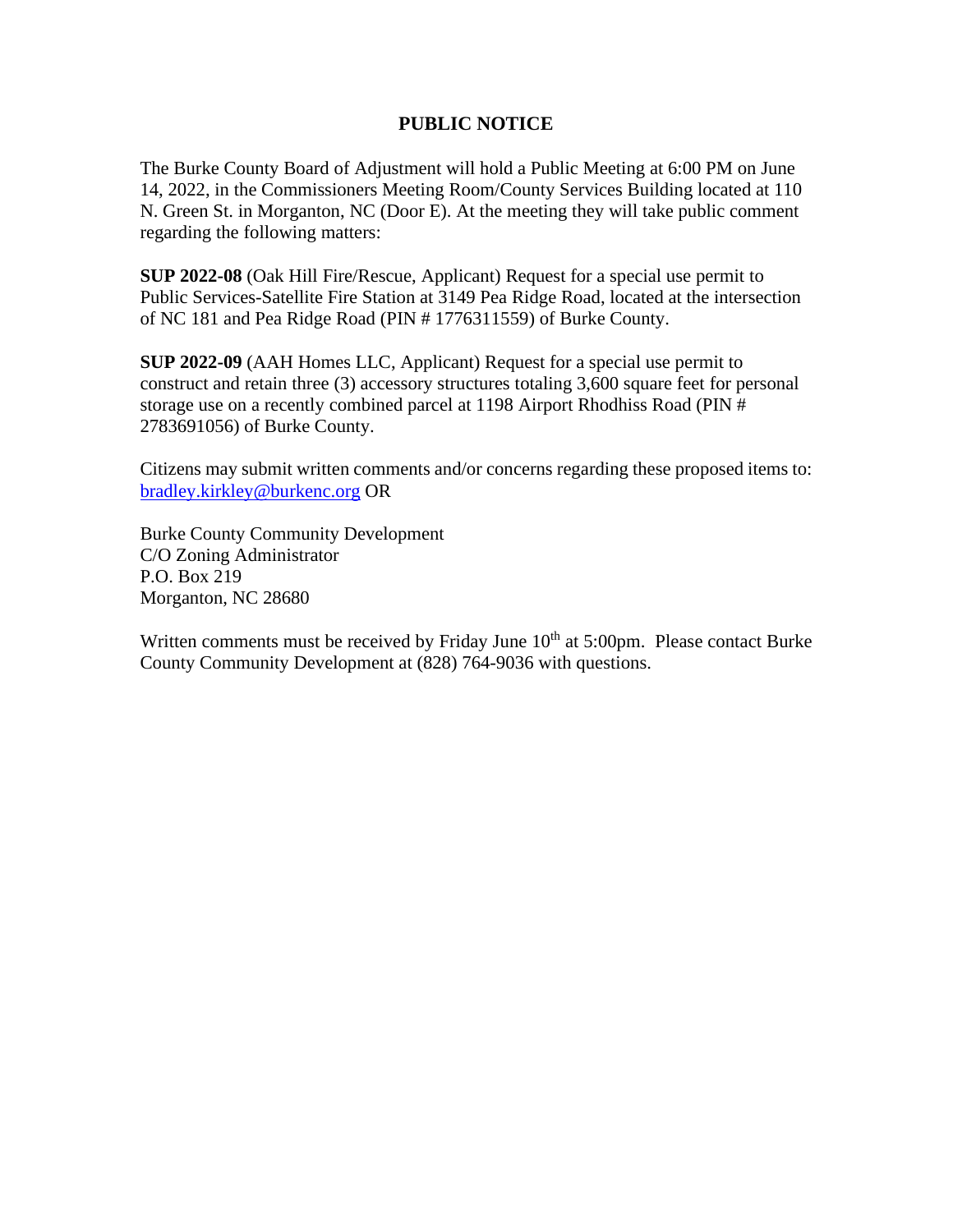

**AGENDA BURKE COUNTY BOARD OF ADJUSTMENT June 14, 2022 6:00 P.M.**

## *Burke County Services Building 110 N. Green Street, Morganton*

- **I. Call to Order**
- **II. Pledge of Allegiance Led By:** Bradley Kirkley
- **III. Election of Officers**
- **IV. Approval of Minutes May 10, 2022**
- **V. Public Meeting:**

*SUP 2022-08 (Oak Hill Fire/Rescue, Applicant) Request for a special use permit to Public Services-Satellite Fire Station at 3149 Pea Ridge Road, located at the intersection of NC 181 and Pea Ridge Road (PIN # 1776311559) of Burke County.*

- *i. Report by Planning Department*
- *ii. Presentation by Applicant*
- *iii. Open Public Meeting Public Comment*
- *iv. Public Comment*
- *v. Close of Public Meeting*
- *vi. Board Action*

*SUP 2022-09 (AAH Homes LLC, Applicant) Request for a special use permit to construct and retain three (3) accessory structures totaling 3,600 square feet for personal storage use on a recently combined parcel at 1198 Airport Rhodhiss Road (PIN # 2783691056) of Burke County.*

- *i. Report by Planning Department*
- *ii. Presentation by Applicant*
- *iii. Open Public Meeting Public Comment*
- *iv. Public Comment*
- *v. Close of Public Meeting*
- *vi. Board Action*

**P.O. Box 219, 110 North Green Street, Morganton, North Carolina 28680 Telephone (828) 764-9030 – FAX (828) 764-9021**